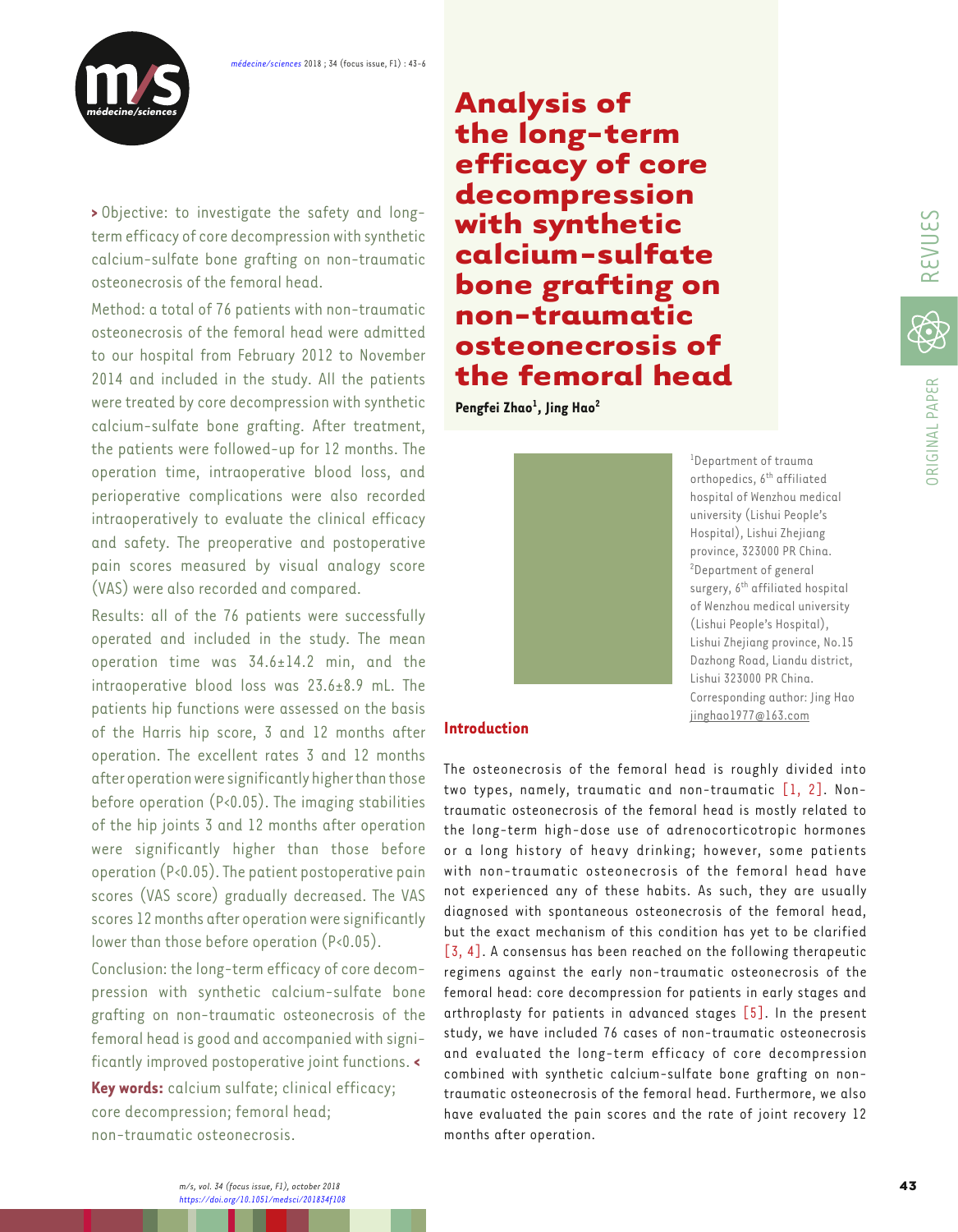

*Figure 1.* **B***one marrow core decompression and calcium sulfate artificial bone implantation of pre-operative and post-operative imaging comparison. A*: X-ray below a hollow drill; a hollow drill in *B*: X-ray side; *C*: double hip MRI before operation; *D*: double hip MRI after operation.

# **Materials and methods**

## **Patients**

A total of 76 patients with non-traumatic osteonecrosis of the femoral head of unilateral hip were admitted to our hospital from February 2012 to November 2014 and were included in this study. 48 were males and 28 were females, with an average age of 51.2±15.6 years old. 33 suffered from left hip diseases and 43 manifested right hip diseases. The patients were divided into two groups on the basis of Ficat osteonecrosis score: 26 cases in stage I and 50 cases in stage II. Among these patients, 30 used hormones, 27 had a long history of heavy drinking, and 19 suffered from unknown causes. The patients were diagnosed in accordance with the 2012 Expert Consensus on the Diagnosis and Treatment Criteria for Adult Osteonecrosis of Femoral Head.

# **Treatment**

The patients were instructed to lie flat and were given continuous epidural anesthesia. The surgical field was conventionally draped with a sterile surgical towel. Through C-arm fluoroscopy, a positioning guide pin was inserted 2 cm below the apex of the rotor running along the upper center of the femoral head until 0.5 cm below the femoral cartilage was reached. Through X-ray lateral projection positioning techniques, the guide pin was located at the focal area. With the guide pin as the center, a 3 cm surgical incision was made. A tunnel incision was also cut with a core drill running along the guide pin until the central area

of the lesion was reached. The patients underwent lesion clearance through fluoroscopy. The synthetic bone graft of calcium sulfate composed of a paste mixed with powder and diluents was poured into the lesion zone by using a catheter connected to a pressure injector. After the lesions of the femoral head were completely filled, the catheter was drawn back step-by-step through fluoroscopy. The tunnel incision was filled with the remaining paste, the catheter was retreated to the cortical bone, the inner core of the catheter was plugged, and the catheter was pulled out until the implanted material was cured *(Figure 1)*. Weight-bearing exercises of the affected limb were avoided for 6 weeks.

## **Indexes for efficacy evaluation**

The patients were followed-up for 12 months after operation. The intraoperative blood loss and perioperative complications were recorded to assess the hip joint post-operative recovery rate and the imaging stability. The clinical efficacy was evaluated on the basis of the Harris hip score  $\lceil 6 \rceil$ : 90-100 points, excellent or hip joints without pain; 80-89 points, good or hip joints with mild discomfort and substantially unrestricted activities; 70-79 points, fair or hip joints with mild pain and slightly restricted activities; and below 70 points, poor. Imaging stability was evaluated on the basis of Ficat Osteonecrosis Score [\[7\]:](#page-3-0) in stage I, X-ray reveals that the dead bone is replaced with a new bone and thus indicates significant recovery from necrosis; in Stage II, the X-ray shows that the new bone can support the load-bearing part, without any collapse or any aggravated collapse on the articular surface; in stage III, X-ray indicates that collapse or any aggravated collapse occurred on the articular surface and the condition exacerbates.

#### **Statistical analysis**

Data were analyzed using the SAS9.0 software. Measurement data were expressed as *x*±*s*. Betweengroup comparison was conducted using a *t*-test. The counted data were expressed in terms of rate. Pre-/ post-operative comparison was performed via a  $\chi^2$ test or Fisher's exact probability test. Differences were considered as significant when *P*<0.05.

## **Results**

#### **Operation results**

All of the 76 patients were successfully operated. Peri-operative deaths or serious complications did not occur. The mean operation time was 34.6±14.2 min and the intraoperative blood loss was 23.6±8.9 mL.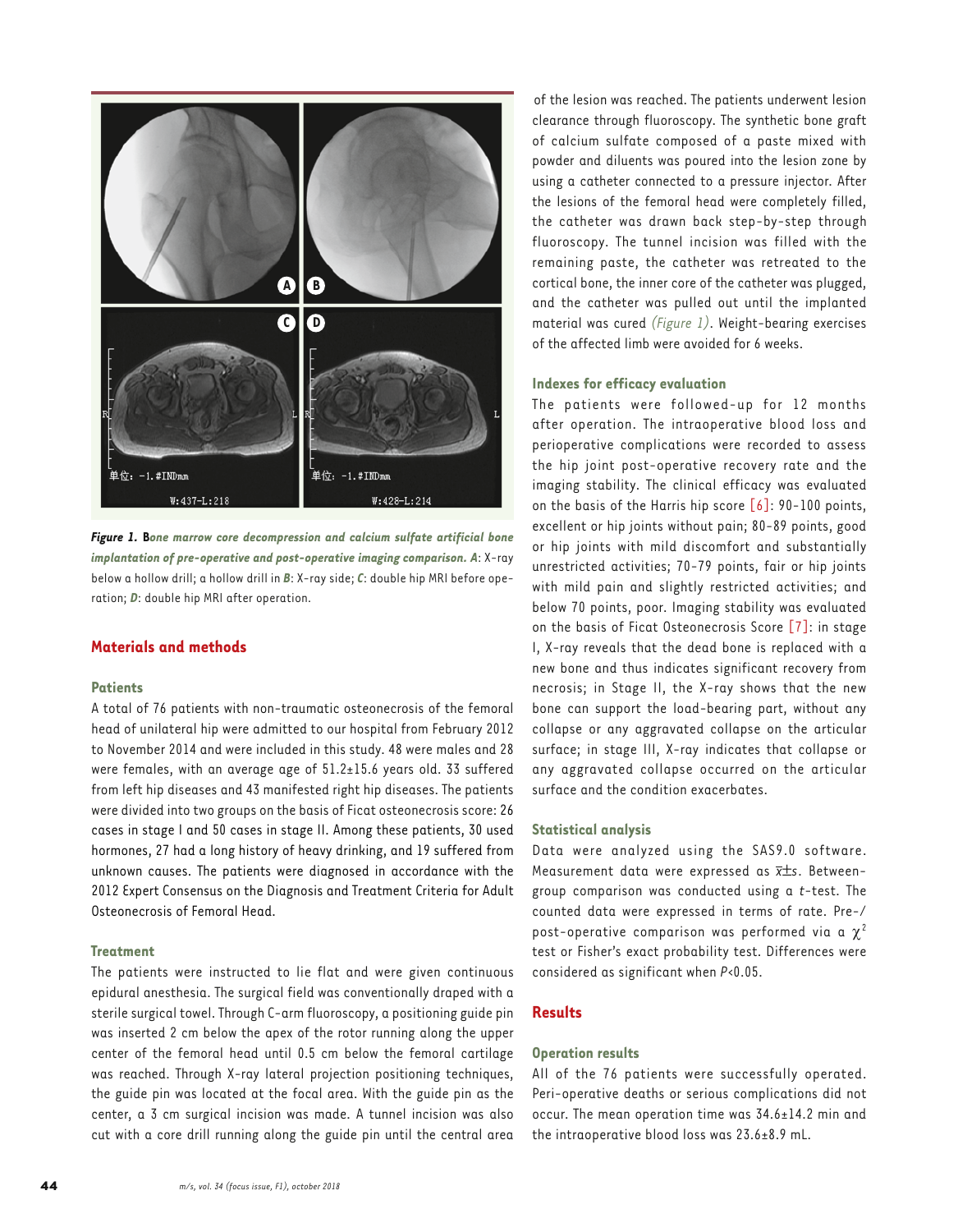| <b>Time</b>             | <b>Excellent</b> | Good      | Fair      | <b>Bad</b> | <b>Excellent rate</b> |
|-------------------------|------------------|-----------|-----------|------------|-----------------------|
| Pre-operation           | 0(0.00)          | 5(6.57)   | 28(36.84) | 43(56.58)  | 5(6.57)               |
| 3-month post-operation  | 23(30.26)        | 29(38.16) | 18(23.68) | 6(7.89)    | $52(68.42)^*$         |
| 12-month post-operation | 30(39.47)        | 31(40.79) | 12(15.79) | 3(3.95)    | $61(80.26)$ *         |

*Table 1. Postoperative excellent rates at different time points according Harris Hip score [n (%)].* \* Compared with pre-operation, P<0.05.

| <b>Time</b>             |           |           | Ш          | <b>Stability rate</b> |
|-------------------------|-----------|-----------|------------|-----------------------|
| Pre-operation           | 0(0.00)   | 10(13.16) | 66 (86.84) | 10(13.16)             |
| 3-month post-operation  | 24(31.58) | 25(32.49) | 27(35.53)  | 49 $(64.47)$ *        |
| 12-month post-operation | 62(81.58) | 5(6.58)   | 9(11.84)   | $67(88.16)*$          |

*Table 2. Postoperative imaging stability at different time points [n (%)].* \* Compared with pre-operation, P<0.05.



*Figure 2. Post-operative VAS score comparison at different time points.*

## **Harris hip score**

The patient hip functions were assessed on the basis of Harris hip score, 3 and 12 months after operation. The excellent rates observed 3 and 12 months after operation were significantly higher than those before operation (P<0.05; *Table 1*).

### **Hip joint stability**

The patient hip joints were assessed based on Ficat osteonecrosis score, 3 and 12 months after operation. The imaging stabilities of the hip joints 3 and 12 months after operation were significantly higher than those before operation (P<0.05; *Table 2*).

#### **Pain score comparison**

Twelve months after operation, the patient post-operative pain scores (VAS score) decreased gradually. Theses scores were significantly lower than before operation (P<0.05), as shown in *Figure 2*.

# **Discussion**

Osteonecrosis of the femoral head is a disease caused by osteocyte ischemia and necrosis, trabecular fracture, and femoral head collapse induced by a local blood circulation disorder of the femoral head because of various factors [\[8\]](#page-3-0). This disease is also caused by femoral head ischemia and osteocyte apoptosis as a consequence of blood circulation and bleeding disorders of the femoral head; this condition leads to trabecular fracture, subchondral fracture, and femoral head collapse [\[9\]](#page-3-0). The following therapeutic regimens have been generally used to treat early non-traumatic osteonecrosis of the femoral head: core decompression for patients in early stages and arthroplasty for patients in advanced stages [\[5\]](#page-3-0). Kong Guofan et al. [\[10\]](#page-3-0) investigated the efficacy of percutaneous core decompression using bone grafting combined with interventional treatment on adult peri-collapse osteonecrosis of the femoral head. They concluded that this regimen can be used to effectively treat adult peri-collapse osteonecrosis of the femoral head with mini-invasion. This treatment procedure can also significantly relieve symptoms, improve hip functions, and prevent or retard femoral head collapse. Furthermore, the clinical efficacy of core decompression on early non-traumatic osteonecrosis of the femoral head has been confirmed  $\lceil 8 \rceil$ ; However, whether this treatment is suitable for patients with non-traumatic osteonecrosis of the femoral head in stage II or above (Ficat) was unclear.

Previous studies have shown that the femoral head after simple decompression may not be supported

ORIGINAL PAPER

**DRIGINAL PAPER**